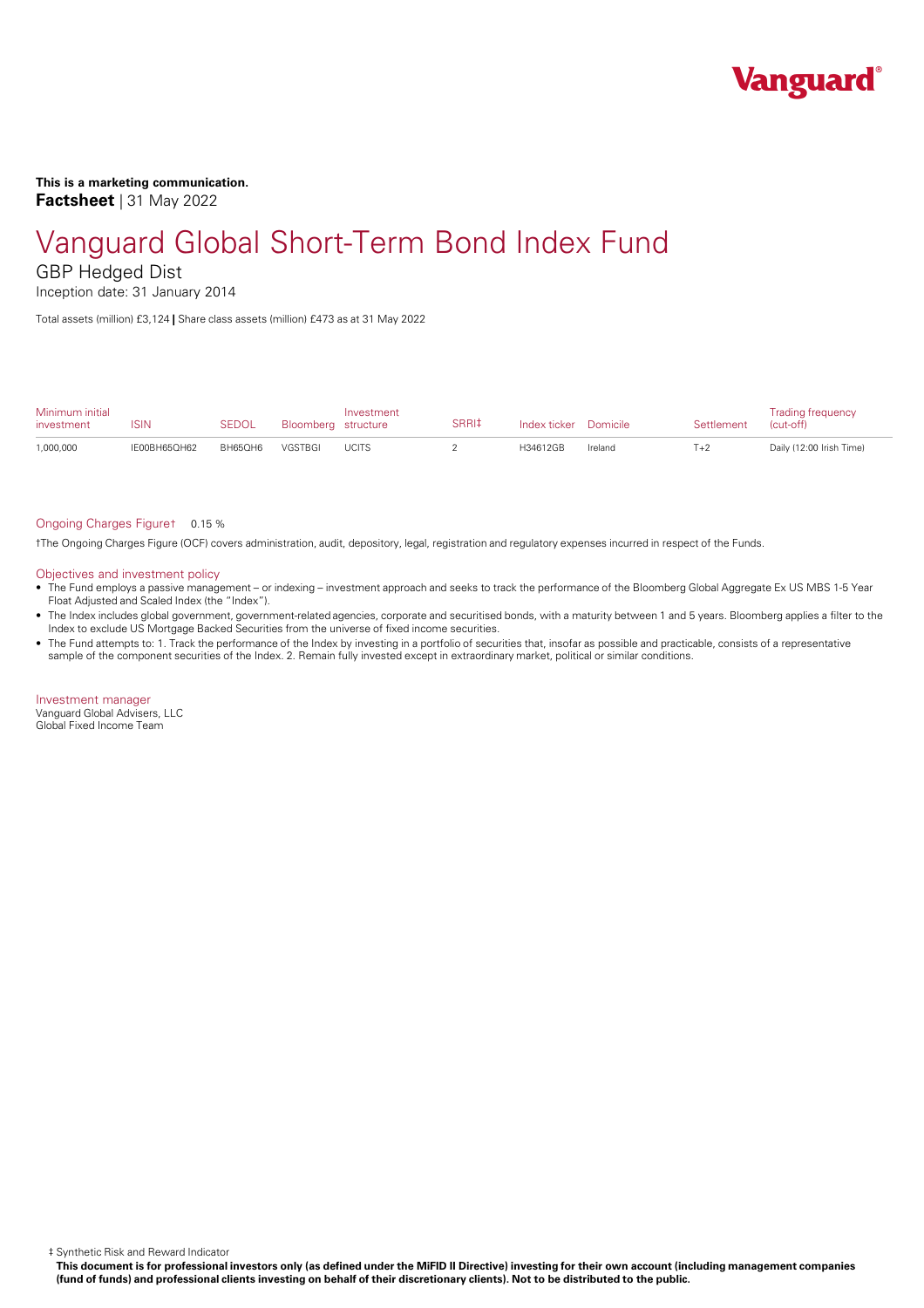### Vanguard Global Short-Term Bond Index Fund GBP Hedged Dist

#### Performance summary\*\*

GBP**—**Vanguard Global Short-Term Bond Index Fund

Benchmark — Bloomberg Global Aggregate Ex US MBS 1-5 Year Float Adjusted and Scaled Index in GBP

|                        | 01 Jun 2017 | 01 Jun 2018 | 01 Jun 2019 | 01 Jun 2020 | 01 Jun 2021 |
|------------------------|-------------|-------------|-------------|-------------|-------------|
|                        | 31 May 2018 | 31 May 2019 | 31 May 2020 | 31 May 2021 | 31 May 2022 |
| Fund (Net of expenses) | $-0.54%$    | 2.33%       | 2.63%       | 0.98%       | $-4.15%$    |
| Benchmark              | $-0.49%$    | 2.50%       | 2.83%       | 1.18%       | $-4.27%$    |
|                        |             |             |             |             |             |

| Performance**          | month | Quarter  | Year to<br>date | year     | 3 years  | 5 years | 10 years                 | Since<br>inception |
|------------------------|-------|----------|-----------------|----------|----------|---------|--------------------------|--------------------|
| Fund (Net of expenses) | 0.36% | $-2.18%$ | $-3.47%$        | $-4.15%$ | $-0.22%$ | 0.22%   |                          | 0.79%              |
| Benchmark              | 0.27% | $-2.36%$ | $-3.68%$        | $-4.27%$ | $-0.13%$ | 0.32%   | $\overline{\phantom{m}}$ | 0.86%              |

\*\*In this document the performance displayed for the Fund(s) and therefore relative performance to the benchmark index may be impacted by swing pricing. The NAV of a Fund may swing according to subscription/redemption activity so that transaction costs caused by these cashflows are notborne by the existing holders in a Fund. The benchmark index is not affected by swing pricing and therefore you may see tracking difference between the performance of the Fund and the benchmark. Performance and Data is calculated on closing NAV as at 31 May 2022.

#### **Past performance is not a reliable indicator of future results.**

The Fund invests in securities which are denominated in currencies other than the share class currency. Movements in currency exchange rates can affect the return of investments. Currency hedging techniques are used to minimise the risks associated with movements in currency exchange rates but these risks cannot be eliminated entirely. As this information relates to a share class where such techniques are used, for the purposes of the "Past performance" section above, the performance of this share class is shown against the Bloomberg Global Aggregate Ex US MBS 1-5 Year Float Adjusted Bond Index in GBP (the "Hedged Index"), which is a currency hedged version of the Index.

Source: Vanguard; Bloomberg Global Aggregate Ex US MBS 1-5 Year Float Adjusted and Scaled Index in GBP

#### Key investment risks

The value of bonds and fixed income-related securities is affected by influential factors such as interest rates, inflation, credit spreads and volatility which, in turn, are driven by other factors including political, economic news, company earnings and significant corporate events. Currency hedging may not completely eliminate currency risk in the Fund, and may affect the performance of the Fund.

Counterparty risk. The insolvency ofany institutions providing services such as safekeeping of assets or acting as counterparty to derivatives or other instruments, may expose the Fund to financial loss.

Liquidity risk. Lower liquidity means there are insufficient buyers or sellers to allow the Fund to sell or buy investments readily.

Credit risk. The issuer of a financial asset held within the Fund may not pay income or repay capital to the Fund when due.

Index tracking risk.The Fund is not expected to track the performance of the Index at all times with perfect accuracy. The Fund is, however, expected to provide investment results that, before expenses, generally correspond to the price and yield performance of the Index.

Index sampling risk. As the Fund uses an index sampling technique whereby a representative sample of securities are selected to represent the Index, there is the risk that the securities selected for the Fund may not, in the aggregate, approximate the full Index.

Inflation risk. The value of your investments may not be worth as much in the future due to changes in purchasing power resulting from inflation.

Please also read the risk factors section in the prospectus and the Key Investor Information Document, both of which are available on the Vanguard website.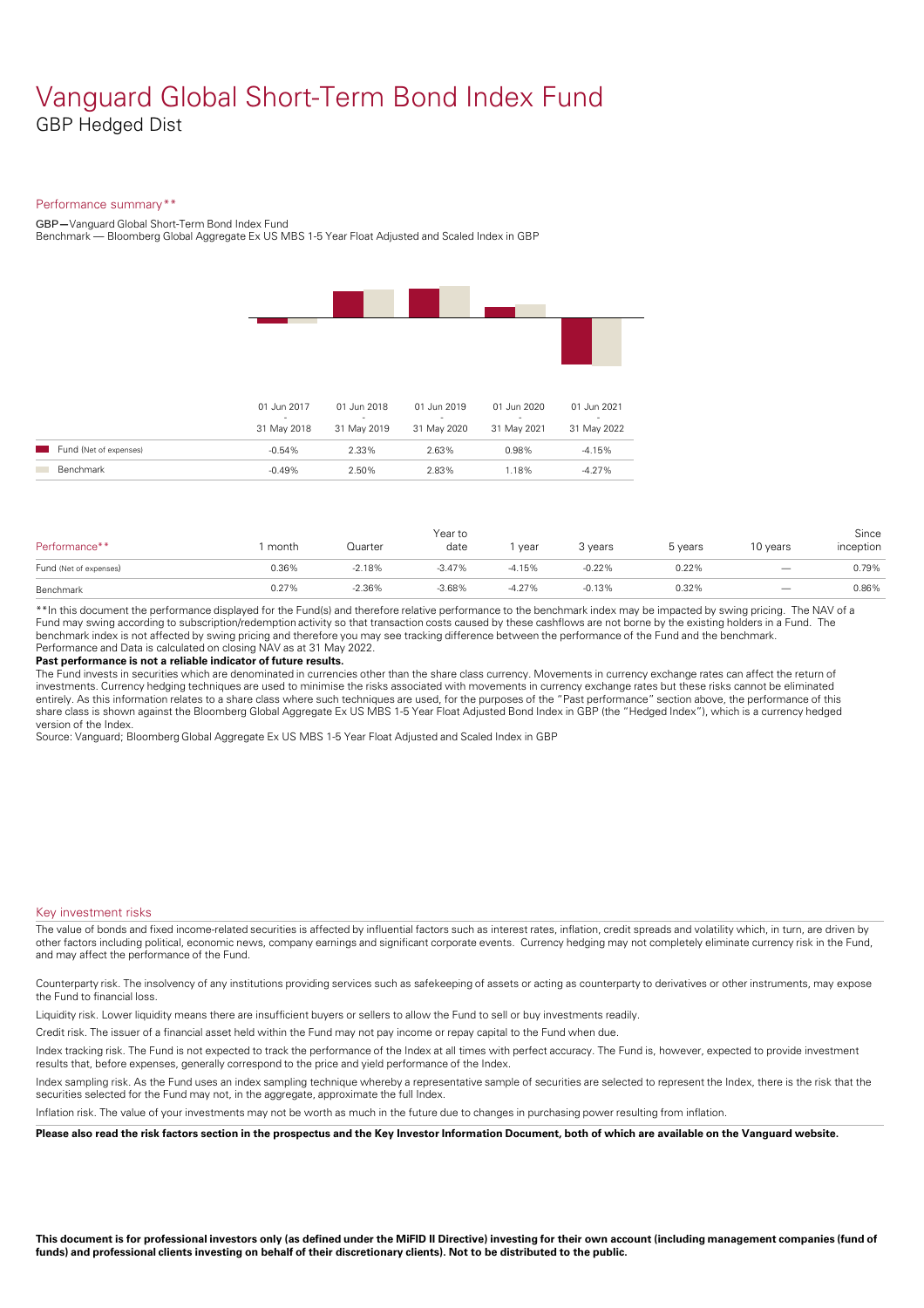### Vanguard Global Short-Term Bond Index Fund GBP Hedged Dist

Data as at 31 May 2022 unless otherwise stated.

| <b>Characteristics</b> | Fund      | Benchmark |
|------------------------|-----------|-----------|
| Number of bonds        | 4,189     | 12,894    |
| Yield to worst         | 2.87%     | 2.91%     |
| Average coupon         | 1.7%      | 1.9%      |
| Average maturity       | 2.8 years | 2.9 years |
| Average quality        | AA-       | AA-       |
| Average duration       | 2.8 years | 2.8 years |
| Cash investment*       | 2.3%      |           |
| Turnover rate          | 23%       |           |

The PTR (Portfolio Turnover Rate) approach considers the total security purchases and sales, the total subscriptions and redemptions and the average net assets of the fund to calculate the turnover figure. Data as at 31 March 2022.

#### Market allocation

| <b>United States</b> | 40.5% |
|----------------------|-------|
| France               | 6.6   |
| Germany              | 6.6   |
| Japan                | 6.6   |
| Canada               | 4.    |

| Italy          | 4.0% |
|----------------|------|
| United Kingdom | 3.3  |
| Supranational  | つつ   |
| Spain          | 2.5  |
| Other          | 23   |

Over 5 Years 2.4%

#### Distribution by credit maturity (% of fund)

| Under 1 Year | 3.8% |
|--------------|------|
| 1 - 2 Years  | 27.8 |
| 2 - 3 Years  | 24.3 |
| 3 - 4 Years  | 22.3 |
| 4 - 5 Years  | 194  |

#### Distribution by credit quality (% of fund)

| AAA           | 45.1% |
|---------------|-------|
| AA            | 13.7  |
| А             | 20.2  |
| <b>BBB</b>    | 17.7  |
| Less than BBB | በ በ   |

Credit-quality ratings for each issue are obtained from Bloomberg using ratings derived from Moody's Investors Service, Fitch Ratings, and Standard & Poor's. When ratings from all three agencies are available, the median rating is used. When ratings are available from two of the agencies, the lower rating is used. When one rating is available, that rating is used.

#### Distribution by issuer (% of fund)

| Treasury/federal                   | 55.8% | Government-related - supranationals  | 3.2% |
|------------------------------------|-------|--------------------------------------|------|
| Corporate - financial institutions | 11.8  | Government-related - local authority | 3.0  |
| Corporate - industrials            | 10.2  | Cash*                                | 2.3  |
| Government-related - agencies      | 6.7   | Corporate - utilities                |      |
| Securitised                        | 3.7   | Government-related - sovereign       |      |

\*The allocations are subject to circumstances such as timing differences between trade and settlement dates of underlying securities, that may result in negative weightings. The fund may also employ certain derivative instruments for cash management or risk management purposes that may also result in negative weightings. Allocations are subject to change. Cash includes physical cash on the account, cash like instruments (such as ultra-short term treasury bonds) and derivative instruments. **Source: Vanguard** 

#### **Glossary for fund characteristics**

The fund characteristics section above contains a number of metrics that professional investors use to value individual stocks against a market or index average. These metrics can also be used to value and compare funds to the market by taking the average of all the stocks held in the fund and comparing them to those of the fund's benchmark index. We've provided a definition of the terms used for your convenience.

**Yield to worst** applies when the portfolio is invested into callable bonds. When it is not the case Yield to worst=Yield to maturity.

Average coupon is the average interest rate paid on the fixed income securities held by a fund. It is expressed as a percentage of face value.

**Average maturity** is the average length of time until fixed income securities held by a fund reach maturity and are repaid, taking into consideration the possibility that the issuer may call the bond before its maturity date. The figure reflects the proportion of fund assets represented by each security; it also reflects any futures contracts held. In general, the longer the average effective maturity, the more a fund's share price will fluctuate in response to changes in market interest rates.

Average quality is an indicator of credit risk. This figure is the average of the ratings assigned to a fund's fixed income holdings by credit-rating agencies. The agencies make their judgment after appraising an issuer's ability to meet its obligations. Quality is graded on a scale, with Aaa orAAA indicating the most creditworthy bond issuers. **Average duration** is an estimate of how much the value of the bonds held by a fund will fluctuate in response to a change in interest rates. To see how the value could change, multiply the average duration by the change in rates. If interest rates rise by 1 percentage point, the value of the bonds in a fund with an average duration of five years

would decline by about 5%. If rates decrease by a percentage point, the value would rise by 5%. **Distribution vield** reflects the amounts that may be expected to be distributed over the next twelve months as a percentage of mid-market unit price as at the date shown. It is based on a snapshot of the portfolio on that day. It does not include preliminary charge and investors may be subject to tax on distributions.

This document is for professional investors only (as defined under the MiFID II Directive) investing for their own account (including management companies (fund of funds) and professional clients investing on behalf of their discretionary clients). Not to be distributed to the public.

| Government-related - supranationals      | 3.2% |
|------------------------------------------|------|
| Government-related - local authority     | 3.0  |
| $Cash*$                                  | 2.3  |
| Corporate - utilities<br><b>Contract</b> | 1.3  |
|                                          |      |

not Rated 3.3% and 3.3%